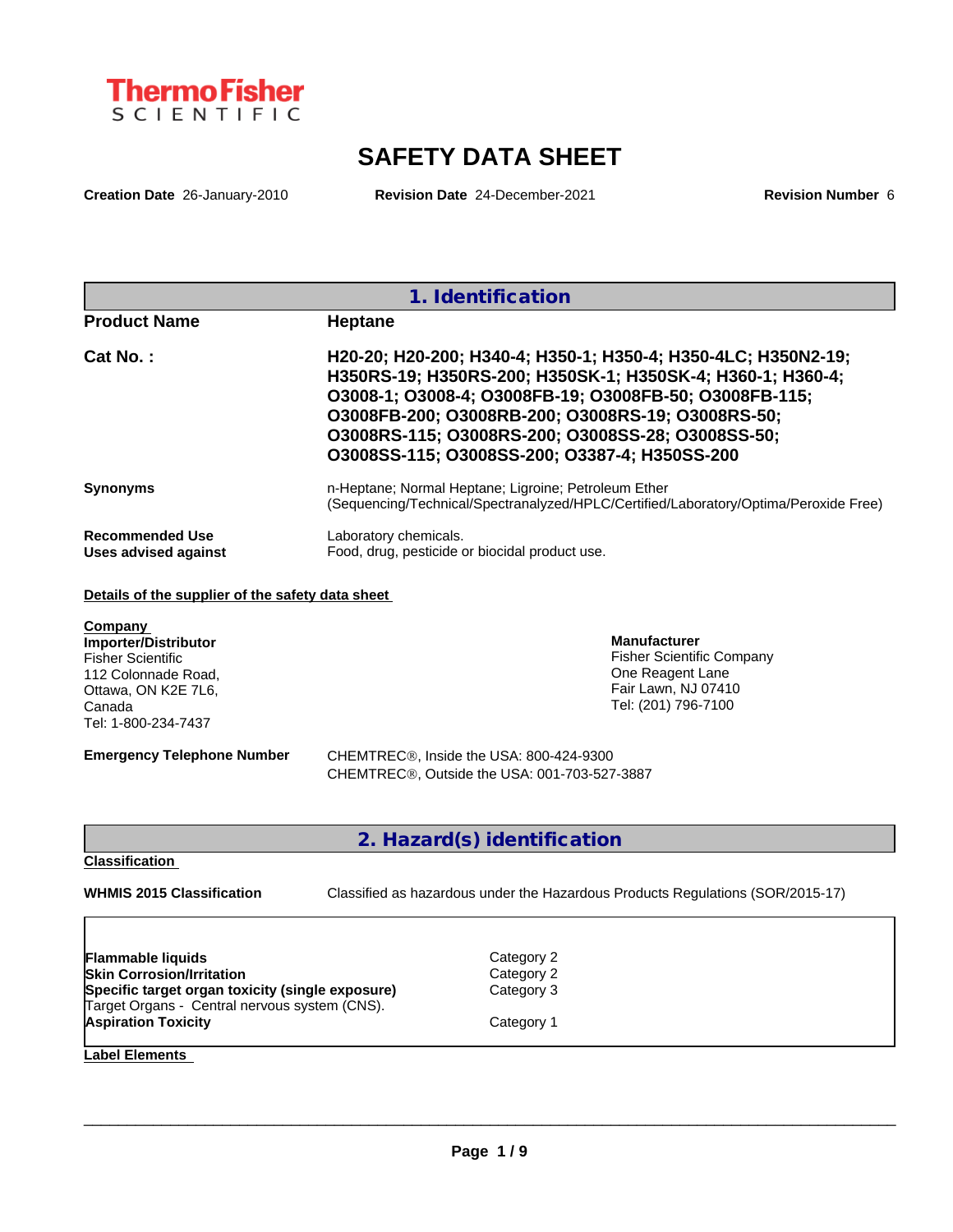**Signal Word** Danger

#### **Hazard Statements**

Highly flammable liquid and vapor May be fatal if swallowed and enters airways Causes skin irritation May cause drowsiness and dizziness



# **Precautionary Statements**

**Prevention** Keep away from heat, hot surfaces, sparks, open flames and other ignition sources. No smoking Keep container tightly closed Ground/bond container and receiving equipment Use only non-sparking tools Take precautionary measures against static discharges Do not breathe dust/fumes/gas/mist/vapours/spray Wash face, hands and any exposed skin thoroughly after handling Use only outdoors or in a well-ventilated area Wear protective gloves/protective clothing/eye protection/face protection **Response** IF SWALLOWED: Immediately call a POISON CENTER/doctor IF ON SKIN (or hair): Take off immediately all contaminated clothing. Rinse skin with water/ shower IF INHALED: Remove person to fresh air and keep comfortable for breathing IF IN EYES: Rinse cautiously with water for several minutes. Remove contact lenses, if present and easy to do. Continue rinsing Call a POISON CENTER/ doctor if you feel unwell Do NOT induce vomiting Wash contaminated clothing before reuse In case of fire: Use dry sand, dry chemical or alcohol-resistant foam to extinguish

#### **Storage**

Store locked up

Store in a well-ventilated place. Keep container tightly closed

### **Disposal**

Dispose of contents/container to an approved waste disposal plant

#### **Other Hazards**

Very toxic to aquatic life with long lasting effects

# **3. Composition/Information on Ingredients**

| Component            | <b>CAS-No</b> | Weight % |
|----------------------|---------------|----------|
| n-Heptane            | 142-82-5      | >99      |
| Methylcyclohexane    | 108-87-2      | 0 - 0.2  |
| <b>Isooctane</b>     | 26635-64-3    | 0.1 -    |
| Dimethylcyclopentane | 28729-52-4    | J - 0.1  |

# **4. First-aid measures**

General Advice **If** symptoms persist, call a physician.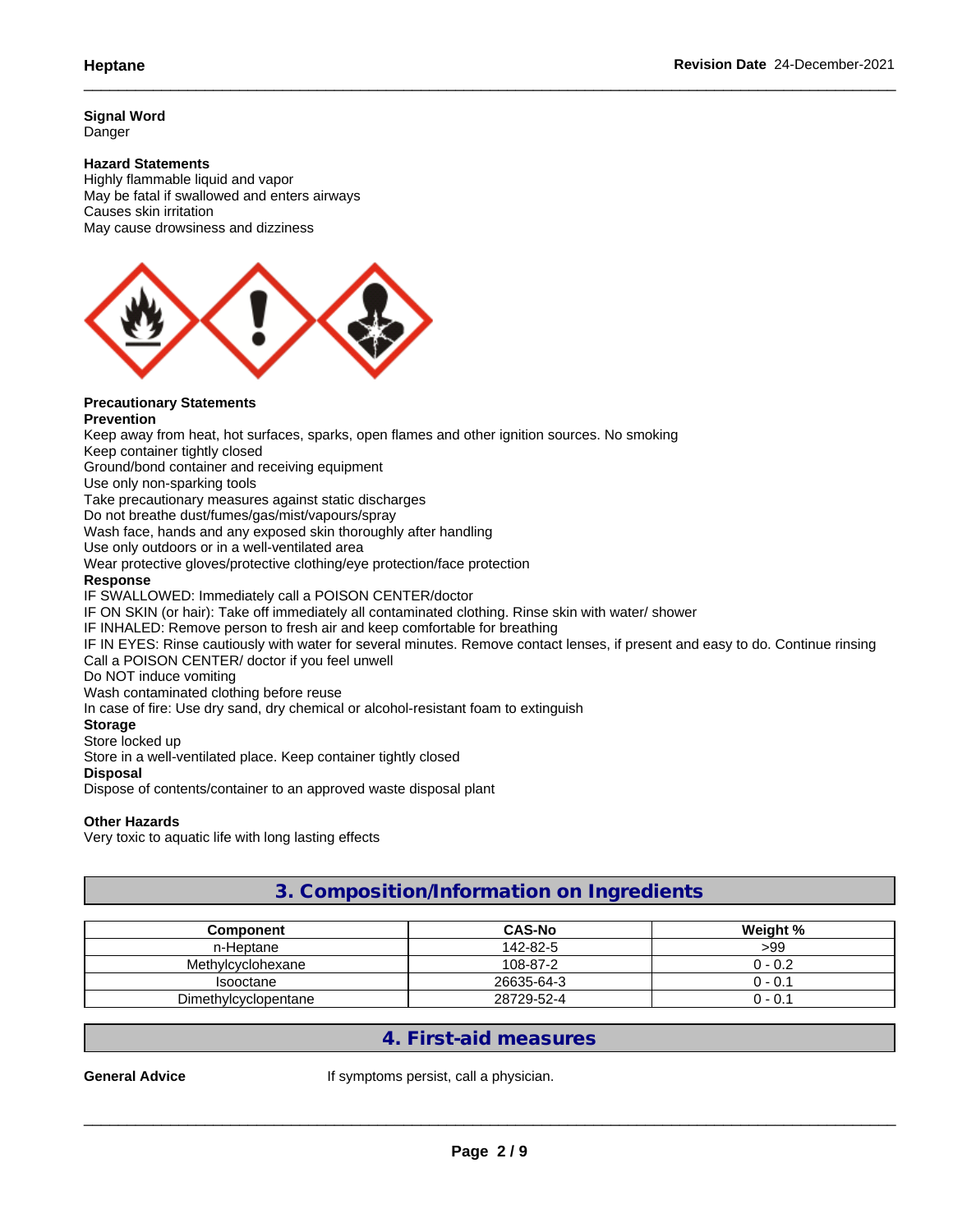| <b>Eye Contact</b>              | Rinse immediately with plenty of water, also under the eyelids, for at least 15 minutes. Get<br>medical attention.                                                                                                                      |
|---------------------------------|-----------------------------------------------------------------------------------------------------------------------------------------------------------------------------------------------------------------------------------------|
| <b>Skin Contact</b>             | Wash off immediately with plenty of water for at least 15 minutes. Get medical attention.                                                                                                                                               |
| <b>Inhalation</b>               | Remove to fresh air. Get medical attention. Aspiration into lungs can produce severe lung<br>damage. If not breathing, give artificial respiration. Risk of serious damage to the lungs (by<br>aspiration).                             |
| Ingestion                       | Do NOT induce vomiting. Call a physician or poison control center immediately. If vomiting<br>occurs naturally, have victim lean forward.                                                                                               |
| Most important symptoms/effects | Difficulty in breathing. Symptoms of overexposure may be headache, dizziness, tiredness,<br>nausea and vomiting: Inhalation of high vapor concentrations may cause symptoms like<br>headache, dizziness, tiredness, nausea and vomiting |
| <b>Notes to Physician</b>       | Treat symptomatically                                                                                                                                                                                                                   |
|                                 | 5. Fire-fighting measures                                                                                                                                                                                                               |

| <b>Suitable Extinguishing Media</b>                              | Water spray, carbon dioxide (CO2), dry chemical, alcohol-resistant foam. Water mist may<br>be used to cool closed containers. |
|------------------------------------------------------------------|-------------------------------------------------------------------------------------------------------------------------------|
| <b>Unsuitable Extinguishing Media</b>                            | Water may be ineffective                                                                                                      |
| <b>Flash Point</b>                                               | $-4$ °C / 24.8 °F                                                                                                             |
| Method -                                                         | No information available                                                                                                      |
| <b>Autoignition Temperature</b>                                  | 215 °C / 419 °F                                                                                                               |
| <b>Explosion Limits</b>                                          |                                                                                                                               |
| <b>Upper</b>                                                     | $6.7$ vol $%$                                                                                                                 |
| Lower                                                            | 1.05 vol $%$                                                                                                                  |
| <b>Sensitivity to Mechanical Impact No information available</b> |                                                                                                                               |
| <b>Sensitivity to Static Discharge</b>                           | No information available                                                                                                      |

#### **Specific Hazards Arising from the Chemical**

Flammable. Risk of ignition. Vapors may form explosive mixtures with air. Vapors may travel to source of ignition and flash back. Containers may explode when heated. Do not allow run-off from fire-fighting to enter drains or water courses.

#### **Hazardous Combustion Products**

Carbon monoxide (CO). Carbon dioxide (CO2).

#### **Protective Equipment and Precautions for Firefighters**

As in any fire, wear self-contained breathing apparatus pressure-demand, MSHA/NIOSH (approved or equivalent) and full protective gear.

| <b>NFPA</b><br><b>Health</b>     | <b>Flammability</b>                                                                                                                                                                                                                               | <b>Instability</b> | <b>Physical hazards</b><br>N/A |  |  |  |
|----------------------------------|---------------------------------------------------------------------------------------------------------------------------------------------------------------------------------------------------------------------------------------------------|--------------------|--------------------------------|--|--|--|
|                                  | 6. Accidental release measures                                                                                                                                                                                                                    |                    |                                |  |  |  |
| <b>Personal Precautions</b>      | Use personal protective equipment as required. Ensure adequate ventilation. Remove all<br>sources of ignition. Take precautionary measures against static discharges.                                                                             |                    |                                |  |  |  |
| <b>Environmental Precautions</b> | Do not flush into surface water or sanitary sewer system. Do not allow material to<br>contaminate ground water system. Prevent product from entering drains. Local authorities<br>should be advised if significant spillages cannot be contained. |                    |                                |  |  |  |

**Methods for Containment and Clean** Soak up with inert absorbent material. Keep in suitable, closed containers for disposal.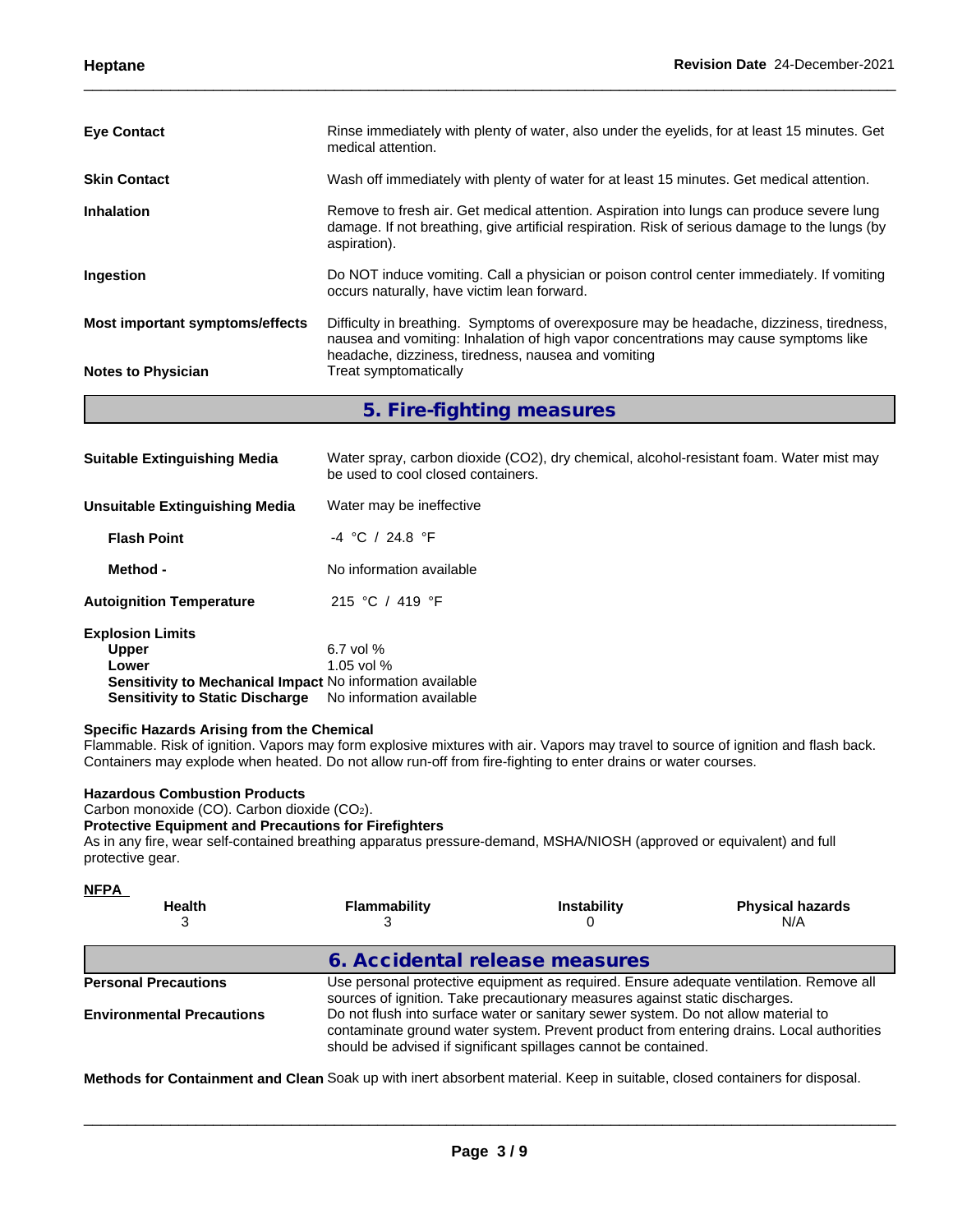Up **Up** Remove all sources of ignition. Use spark-proof tools and explosion-proof equipment. Take precautionary measures against static discharges.

heat, sparks and flame. Flammables area. Incompatible Materials. Strong oxidizing

# **7. Handling and storage**

**Handling** Wear personal protective equipment/face protection. Do not get in eyes, on skin, or on clothing. Ensure adequate ventilation. Avoid ingestion and inhalation. Keep away from open flames, hot surfaces and sources of ignition. Use only non-sparking tools. To avoid ignition of vapors by static electricity discharge, all metal parts of the equipment must be grounded. Take precautionary measures against static discharges. Use spark-proof tools and explosion-proof equipment. **Storage.** Keep containers tightly closed in a dry, cool and well-ventilated place. Keep away from

# **8. Exposure controls / personal protection**

agents.

#### **Exposure Guidelines**

| Component         | Alberta                                                                                            | <b>British</b><br>Columbia    | <b>Ontario TWAEVI</b> | Quebec                                                          | <b>ACGIH TLV</b> | <b>OSHA PEL</b>                                                                                                                                                                   | <b>NIOSH IDLH</b>                                                                                                                       |
|-------------------|----------------------------------------------------------------------------------------------------|-------------------------------|-----------------------|-----------------------------------------------------------------|------------------|-----------------------------------------------------------------------------------------------------------------------------------------------------------------------------------|-----------------------------------------------------------------------------------------------------------------------------------------|
| n-Heptane         | TWA: 400 ppm<br>TWA: 1640<br>mg/m <sup>3</sup><br>STEL: 500 ppm<br>STEL: 2050<br>mg/m <sup>3</sup> | TWA: 400 ppm<br>STEL: 500 ppm | TWA: 400 ppm          | TWA: 400 ppm  <br>STEL: 500 ppm   STEL: 500 ppm   STEL: 500 ppm | TWA: 400 ppm     | (Vacated) TWA:<br>$400$ ppm<br>(Vacated) TWA:<br>1600 mg/m <sup>3</sup><br>500 ppm<br>(Vacated) STEL:<br>2000 mg/m <sup>3</sup><br>TWA: 500 ppm<br>TWA: 2000<br>mg/m <sup>3</sup> | IDLH: 750 ppm<br>TWA: 85 ppm<br>TWA: 350<br>mg/m <sup>3</sup><br>(Vacated) STEL: Ceiling: 440 ppm<br>Ceiling: 1800<br>mg/m <sup>3</sup> |
| Methylcyclohexane | TWA: 400 ppm<br>TWA: 1610<br>mg/m <sup>3</sup>                                                     | TWA: 400 ppm                  | TWA: 400 ppm          | TWA: 400 ppm<br>TWA: 1610<br>mg/m <sup>3</sup>                  |                  | TWA: 400 ppm   (Vacated) TWA:  <br>$400$ ppm<br>(Vacated) TWA:<br>1600 mg/m <sup>3</sup><br><b>TWA: 500 ppm</b><br>TWA: 2000<br>mg/m <sup>3</sup>                                 | IDLH: 1200 ppm<br>TWA: 400 ppm<br>TWA: 1600<br>mg/m <sup>3</sup>                                                                        |
| Isooctane         | TWA: 300 ppm<br>TWA: 1400<br>mg/m <sup>3</sup>                                                     | TWA: 300 ppm                  |                       |                                                                 | TWA: 300 ppm     |                                                                                                                                                                                   |                                                                                                                                         |

#### **Legend**

*ACGIH - American Conference of Governmental Industrial Hygienists OSHA - Occupational Safety and Health Administration*

*NIOSH IDLH: NIOSH - National Institute for Occupational Safety and Health*

### **Engineering Measures**

Use only under a chemical fume hood. Ensure adequate ventilation, especially in confined areas. Ensure that eyewash stations and safety showers are close to the workstation location. Use explosion-proof electrical/ventilating/lighting/equipment. Wherever possible, engineering control measures such as the isolation or enclosure of the process, the introduction of process or equipment changes to minimise release or contact, and the use of properly designed ventilation systems, should be adopted to control hazardous materials at source

#### **Personal protective equipment**

| <b>Eye Protection</b>  | Wear appropriate protective eyeglasses or chemical safety goggles as described by<br>OSHA's eye and face protection regulations in 29 CFR 1910.133 or European Standard<br>EN166. |
|------------------------|-----------------------------------------------------------------------------------------------------------------------------------------------------------------------------------|
| <b>Hand Protection</b> | Wear appropriate protective gloves and clothing to prevent skin exposure.                                                                                                         |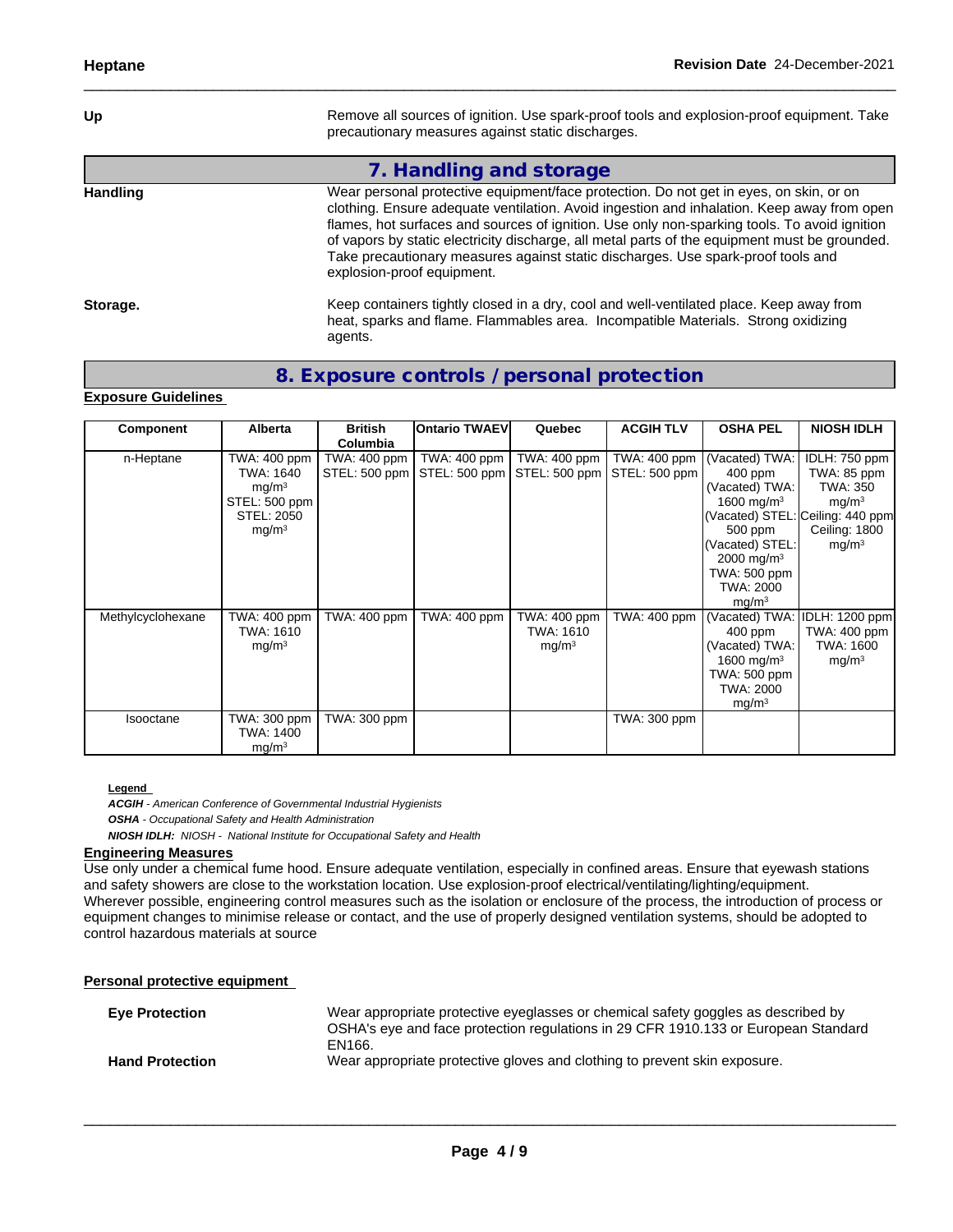| Glove material | <b>Breakthrough time</b> | <b>Glove thickness</b> | <b>Glove comments</b>  |
|----------------|--------------------------|------------------------|------------------------|
| Nitrile rubber | See manufacturers        |                        | Splash protection only |
| √iton (R)      | recommendations          |                        |                        |

Inspect gloves before use. observe the instructions regarding permeability and breakthrough time which are provided by the supplier of the gloves. (Refer to manufacturer/supplier for information) gloves are suitable for the task: Chemical compatability, Dexterity, Operational conditions, User susceptibility, e.g. sensitisation effects, also take into consideration the specific local conditions under which the product is used, such as the danger of cuts, abrasion. gloves with care avoiding skin contamination.

#### **Respiratory Protection**

When workers are facing concentrations above the exposure limit they must use appropriate certified respirators. Follow the OSHA respirator regulations found in 29 CFR 1910.134 or European Standard EN 149. Use a NIOSH/MSHA or European Standard EN 149 approved respirator if exposure limits are exceeded or if irritation or other symptoms are experienced. To protect the wearer, respiratory protective equipment must be the correct fit and be used and maintained properly **Recommended Filter type:** Organic gases and vapours filter Type A Brown conforming to EN14387

When RPE is used a face piece Fit Test should be conducted

#### **Environmental exposure controls**

Prevent product from entering drains. Do not allow material to contaminate ground water system. Local authorities should be advised if significant spillages cannot be contained.

#### **Hygiene Measures**

Handle in accordance with good industrial hygiene and safety practice.

|                                               | 9. Physical and chemical properties |
|-----------------------------------------------|-------------------------------------|
| <b>Physical State</b>                         | Liquid                              |
| Appearance                                    | Colorless                           |
| Odor                                          | Petroleum distillates               |
| <b>Odor Threshold</b>                         | No information available            |
| рH                                            | No information available            |
| <b>Melting Point/Range</b>                    | -91 °C / -131.8 °F                  |
| <b>Boiling Point/Range</b>                    | 98 °C / 208.4 °F                    |
| <b>Flash Point</b>                            | -4 °C / 24.8 °F                     |
| <b>Evaporation Rate</b>                       | 2.8 (Butyl Acetate = $1.0$ )        |
| <b>Flammability (solid,gas)</b>               | Not applicable                      |
| <b>Flammability or explosive limits</b>       |                                     |
| <b>Upper</b>                                  | 6.7 vol $%$                         |
| Lower                                         | 1.05 vol %                          |
| <b>Vapor Pressure</b>                         | 48 mbar @ 20 °C                     |
| <b>Vapor Density</b>                          | $3.5$ (Air = 1.0)                   |
| <b>Specific Gravity</b>                       | 0.683                               |
| <b>Solubility</b>                             | Insoluble in water                  |
| <b>Partition coefficient; n-octanol/water</b> | No data available                   |
| <b>Autoignition Temperature</b>               | 215 °C / 419 °F                     |
| <b>Decomposition Temperature</b>              | No information available            |
| <b>Viscosity</b>                              | 0.4 mPa s at 20 $^{\circ}$ C        |
| <b>Molecular Formula</b>                      | C7 H16                              |
| <b>Molecular Weight</b>                       | 100.20                              |
|                                               |                                     |

# **10. Stability and reactivity**

| <b>Reactive Hazard</b>        | None known, based on information available                                                               |
|-------------------------------|----------------------------------------------------------------------------------------------------------|
| <b>Stability</b>              | Stable under normal conditions.                                                                          |
| <b>Conditions to Avoid</b>    | Incompatible products. Excess heat. Keep away from open flames, hot surfaces and<br>sources of ignition. |
| <b>Incompatible Materials</b> | Strong oxidizing agents                                                                                  |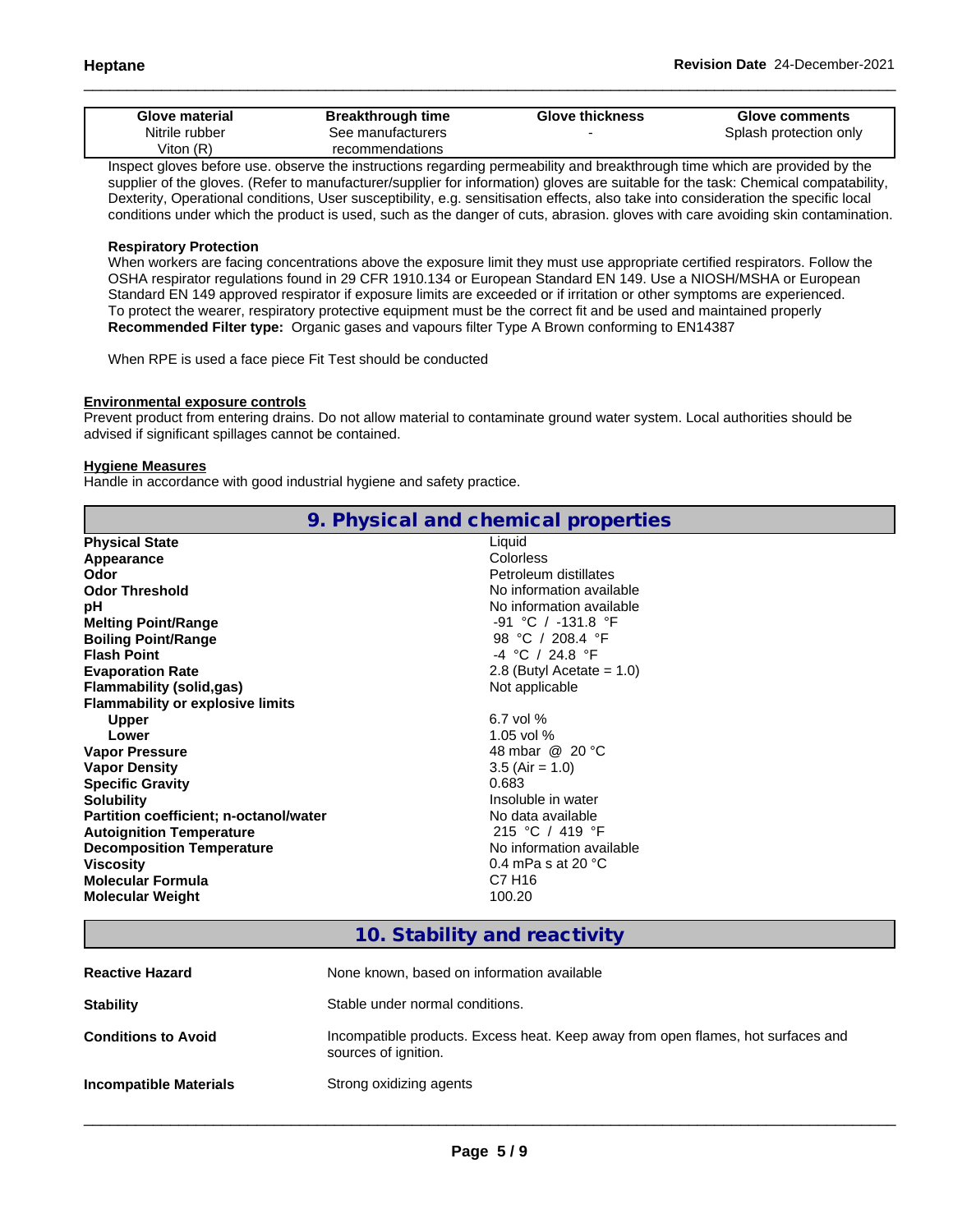#### **Hazardous Decomposition Products** Carbon monoxide (CO), Carbon dioxide (CO2)

**Hazardous Polymerization** Hazardous polymerization does not occur.

Hazardous Reactions **None under normal processing.** 

## **11. Toxicological information**

### **Acute Toxicity**

#### **Product Information Component Information**

| OUINDUINII IIIUI IIIUIU |                           |                                    |                              |
|-------------------------|---------------------------|------------------------------------|------------------------------|
| Component               | LD50 Oral                 | <b>LD50 Dermal</b>                 | <b>LC50 Inhalation</b>       |
| n-Heptane               | $>$ 2000 mg/kg (rat)      | $LD50 = 3000$ mg/kg (Rabbit)       | $LC50 > 73.5$ mg/L (Rat) 4 h |
| Methylcyclohexane       | $LD50 > 3200$ mg/kg (Rat) | (Rabbit)<br>$LD50 > 86700$ mg/kg ( | Not listed                   |

**Toxicologically Synergistic** No information available

## **Products**

**Delayed and immediate effects as well as chronic effects from short and long-term exposure**

**Irritation Irritation Irritating to eyes and skin** 

#### **Sensitization** No information available

**Carcinogenicity** The table below indicateswhether each agency has listed any ingredient as a carcinogen.

| Component                                                 | <b>CAS-No</b> | <b>IARC</b>                                                                                                                                                                                                                                       | <b>NTP</b> | <b>ACGIH</b> | <b>OSHA</b> | <b>Mexico</b> |  |  |
|-----------------------------------------------------------|---------------|---------------------------------------------------------------------------------------------------------------------------------------------------------------------------------------------------------------------------------------------------|------------|--------------|-------------|---------------|--|--|
| n-Heptane                                                 | 142-82-5      | Not listed                                                                                                                                                                                                                                        | Not listed | Not listed   | Not listed  | Not listed    |  |  |
| Methylcyclohexane                                         | 108-87-2      | Not listed                                                                                                                                                                                                                                        | Not listed | Not listed   | Not listed  | Not listed    |  |  |
| Isooctane                                                 | 26635-64-3    | Not listed                                                                                                                                                                                                                                        | Not listed | Not listed   | Not listed  | Not listed    |  |  |
| Dimethylcyclopentane                                      | 28729-52-4    | Not listed                                                                                                                                                                                                                                        | Not listed | Not listed   | Not listed  | Not listed    |  |  |
| <b>Mutagenic Effects</b>                                  |               | No information available                                                                                                                                                                                                                          |            |              |             |               |  |  |
| <b>Reproductive Effects</b>                               |               | No information available.                                                                                                                                                                                                                         |            |              |             |               |  |  |
| <b>Developmental Effects</b>                              |               | No information available.                                                                                                                                                                                                                         |            |              |             |               |  |  |
| <b>Teratogenicity</b>                                     |               | No information available.                                                                                                                                                                                                                         |            |              |             |               |  |  |
| STOT - single exposure<br><b>STOT - repeated exposure</b> |               | Central nervous system (CNS)<br>None known                                                                                                                                                                                                        |            |              |             |               |  |  |
| <b>Aspiration hazard</b>                                  |               | No information available                                                                                                                                                                                                                          |            |              |             |               |  |  |
| delayed                                                   |               | Symptoms / effects, both acute and Symptoms of overexposure may be headache, dizziness, tiredness, nausea and vomiting:<br>Inhalation of high vapor concentrations may cause symptoms like headache, dizziness,<br>tiredness, nausea and vomiting |            |              |             |               |  |  |
| <b>Endocrine Disruptor Information</b>                    |               | No information available                                                                                                                                                                                                                          |            |              |             |               |  |  |
| <b>Other Adverse Effects</b>                              |               | The toxicological properties have not been fully investigated.                                                                                                                                                                                    |            |              |             |               |  |  |
|                                                           |               |                                                                                                                                                                                                                                                   |            |              |             |               |  |  |

# **12. Ecological information**

## **Ecotoxicity**

Very toxic to aquatic organisms, may cause long-term adverse effects in the aquatic environment. The product contains following substances which are hazardous for the environment.

| Component | Algae<br>٠r۵<br>reshwater | * Fish<br>-reshwateı                               | ---<br>Microtox | <b>Water Flea</b>      |
|-----------|---------------------------|----------------------------------------------------|-----------------|------------------------|
| Heptane   | Not<br>listed             | $\sim$ $\sim$<br>96h<br>$\sim$<br>ma/<br>LUJU.<br> | Not listed      | ^~~<br>/24h<br>$m0$ /I |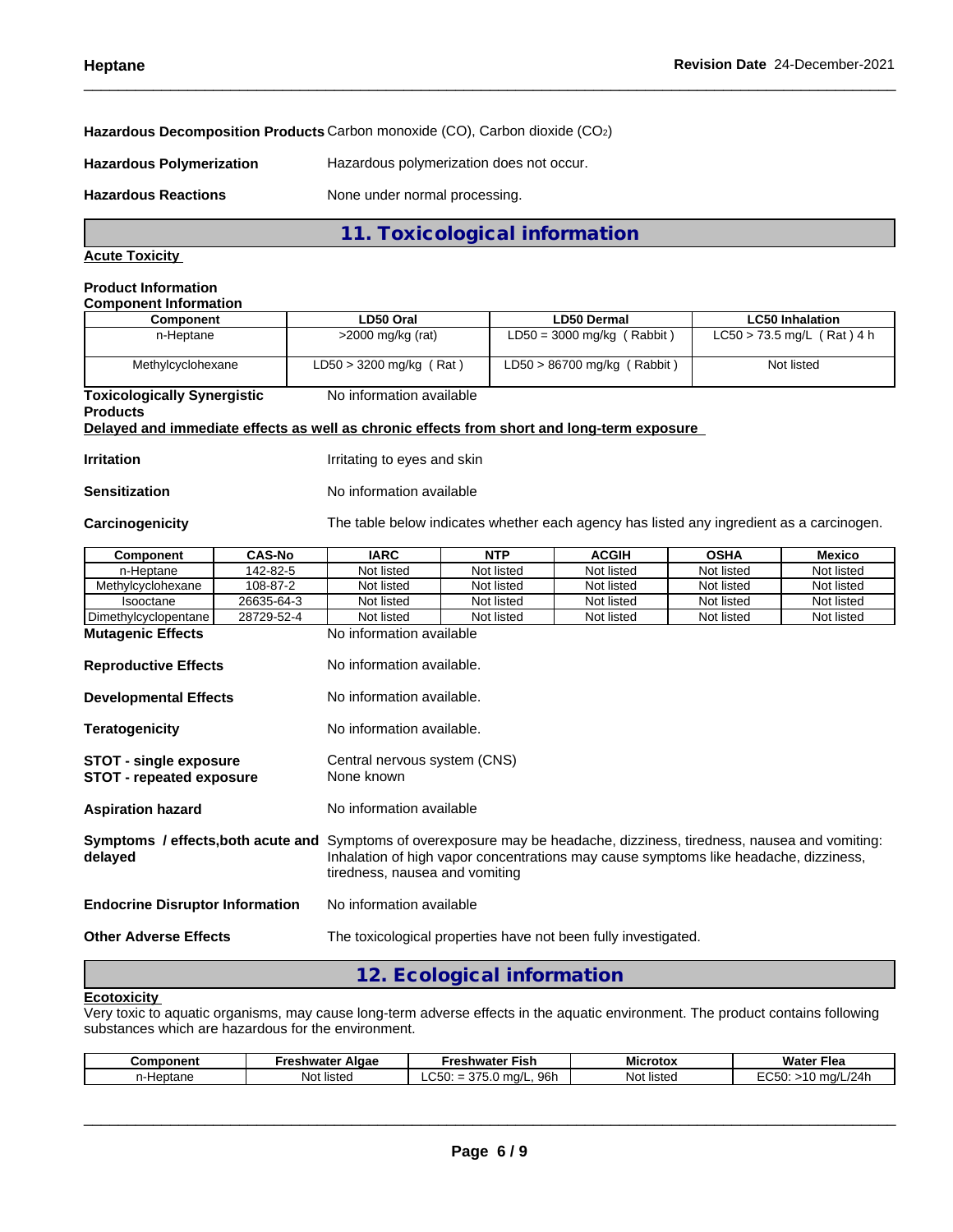|                               |             | (Cichlid fish)                                          |            |            |
|-------------------------------|-------------|---------------------------------------------------------|------------|------------|
| Methylcyclohexane             | Not listed  | LC50: = 2.07 mg/L, 96h<br>semi-static (Oryzias latipes) | Not listed | Not listed |
| Pareictance and Dagradahility | May narejet |                                                         |            |            |

**Persistence and Degradability** May persist

**Bioaccumulation/ Accumulation** No information available.

**Mobility IS not likely mobile in the environment due its low water solubility.** 

| w      |
|--------|
| $\sim$ |

# **13. Disposal considerations**

**Waste Disposal Methods** Chemical waste generators must determine whether a discarded chemical is classified as a hazardous waste. Chemical waste generators must also consult local, regional, and national hazardous waste regulations to ensure complete and accurate classification.

|                             | 14. Transport information  |
|-----------------------------|----------------------------|
| <b>DOT</b>                  |                            |
| UN-No                       | <b>UN1206</b>              |
| <b>Proper Shipping Name</b> | <b>HEPTANES</b>            |
| <b>Hazard Class</b>         | 3                          |
| <b>Packing Group</b>        | Ш                          |
| <b>TDG</b>                  |                            |
| <b>UN-No</b>                | <b>UN1206</b>              |
| <b>Proper Shipping Name</b> | <b>HEPTANES</b>            |
| <b>Hazard Class</b>         | 3                          |
| <b>Packing Group</b>        | Ш                          |
| <b>IATA</b>                 |                            |
| <b>UN-No</b>                | <b>UN1206</b>              |
| <b>Proper Shipping Name</b> | Heptanes                   |
| <b>Hazard Class</b>         | 3                          |
| <b>Packing Group</b>        | Ш                          |
| <b>IMDG/IMO</b>             |                            |
| <b>UN-No</b>                | <b>UN1206</b>              |
| <b>Proper Shipping Name</b> | Heptanes                   |
| <b>Hazard Class</b>         | 3                          |
| <b>Packing Group</b>        | II                         |
|                             | 15. Regulatory information |

#### **International Inventories**

| Component            | <b>CAS-No</b> | <b>DSL</b> | <b>NDSL</b> | <b>TSCA</b> | <b>TSCA Inventory</b><br>notification -<br><b>Active-Inactive</b> | <b>EINECS</b> | <b>ELINCS</b> | <b>NLP</b> |
|----------------------|---------------|------------|-------------|-------------|-------------------------------------------------------------------|---------------|---------------|------------|
| n-Heptane            | 142-82-5      | ⌒          |             |             | <b>ACTIVE</b>                                                     | 205-563-8     |               |            |
| Methylcyclohexane    | 108-87-2      |            |             |             | <b>ACTIVE</b>                                                     | 203-624-3     |               |            |
| Isooctane            | 26635-64-3    |            | $\lambda$   |             | <b>ACTIVE</b>                                                     | 247-861-0     | . .           |            |
| Dimethylcyclopentane | 28729-52-4    |            |             |             |                                                                   | 249-193-5     | . .           |            |

| Component            | <b>CAS-No</b> | <b>IECSC</b> | <b>KECL</b> | <b>ENCS</b> | <b>ISHL</b> | TCSI | AICS | <b>NZIoC</b> | <b>PICCS</b> |
|----------------------|---------------|--------------|-------------|-------------|-------------|------|------|--------------|--------------|
| n-Heptane            | 142-82-5      |              | l KE-18271  |             |             |      |      |              |              |
| Methylcyclohexane    | 108-87-2      |              | l KE-23691  |             |             |      |      |              |              |
| Isooctane            | 26635-64-3    |              | KE-21552    |             |             |      |      |              |              |
| Dimethylcyclopentane | 28729-52-4    |              |             |             |             |      |      |              |              |

#### **Legend:**

X - Listed '-' - Not Listed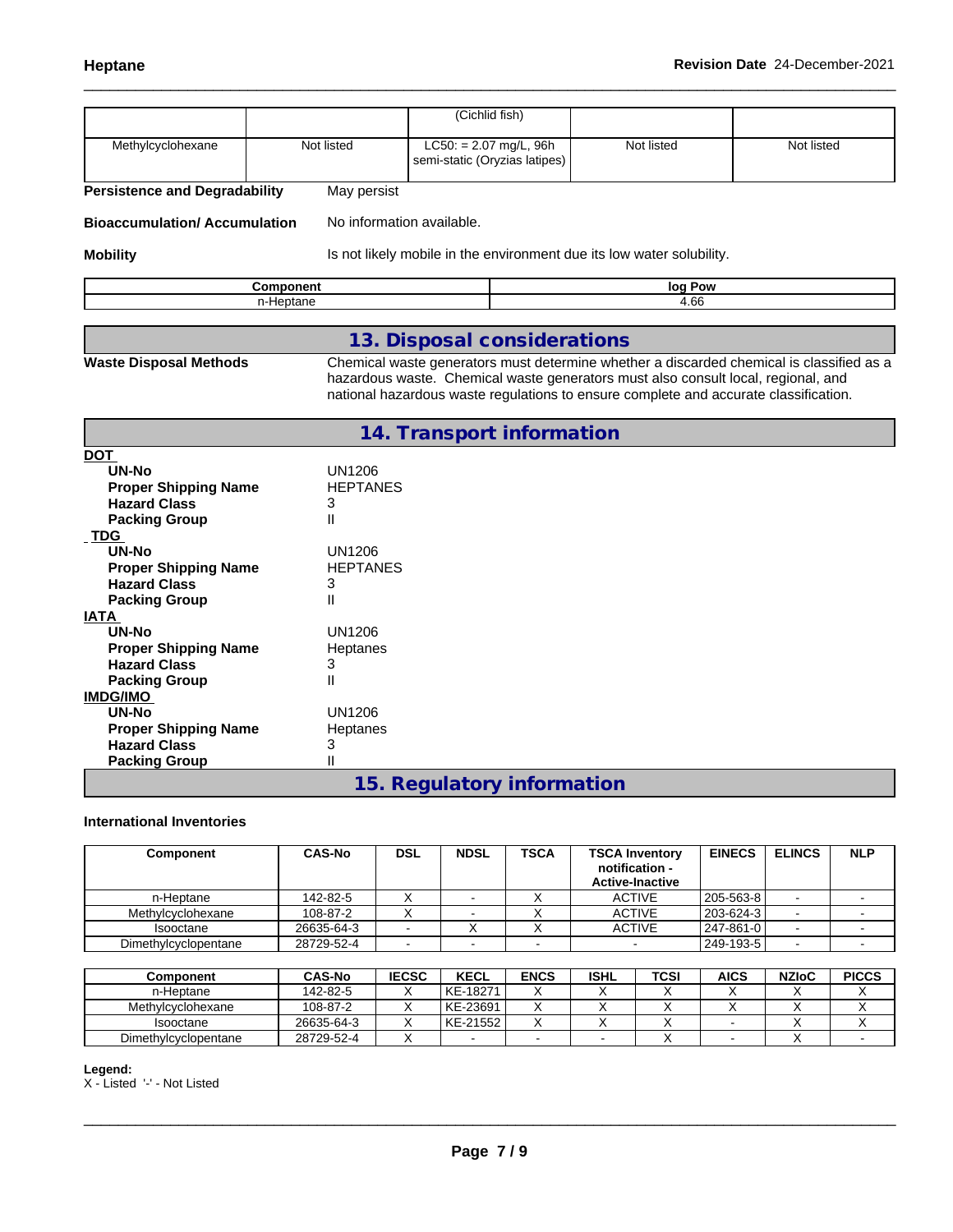**KECL** - NIER number or KE number (http://ncis.nier.go.kr/en/main.do) **DSL/NDSL** - Canadian Domestic Substances List/Non-Domestic Substances List **TSCA** - United States Toxic Substances Control Act Section 8(b) Inventory **EINECS/ELINCS** - European Inventory of Existing Commercial Chemical Substances/EU List of Notified Chemical Substances **IECSC** - Chinese Inventory of Existing Chemical Substances **KECL** - Korean Existing and Evaluated Chemical Substances **ENCS** - Japanese Existing and New Chemical Substances **AICS** - Australian Inventory of Chemical Substances **PICCS** - Philippines Inventory of Chemicals and Chemical Substances

**Canada**

SDS in compliance with provisions of information as set out in Canadian Standard - Part 4, Schedule 1 and 2 of the Hazardous Products Regulations (HPR) and meets the requirements of the HPR (Paragraph 13(1)(a) of the Hazardous Products Act (HPA)).

| <b>Component</b>  | <b>Canada - National Pollutant</b><br><b>Release Inventory (NPRI)</b> | <b>Canadian Environmental</b><br><b>Protection Agency (CEPA)</b><br>- List of Toxic Substances | Canada's Chemicals Management<br>Plan (CEPA) |
|-------------------|-----------------------------------------------------------------------|------------------------------------------------------------------------------------------------|----------------------------------------------|
| n-Heptane         | Part 4 Substance Part 5, Isomer<br>Groups                             |                                                                                                |                                              |
| Methylcyclohexane | Part 4 Substance                                                      |                                                                                                |                                              |
| Isooctane         | Part 5, Isomer Groups Part 4<br>Substance                             |                                                                                                |                                              |

#### **Other International Regulations**

#### **Authorisation/Restrictions according to EU REACH**

| <b>Component</b>  | REACH (1907/2006) - Annex XIV -<br><b>Substances Subject to</b><br>Authorization | REACH (1907/2006) - Annex XVII -<br>Restrictions on Certain Dangerous   1907/2006) article 59 - Candidate<br><b>Substances</b> | <b>REACH Regulation (EC</b><br>List of Substances of Very High<br><b>Concern (SVHC)</b> |
|-------------------|----------------------------------------------------------------------------------|--------------------------------------------------------------------------------------------------------------------------------|-----------------------------------------------------------------------------------------|
| n-Heptane         |                                                                                  | Use restricted. See item 75.<br>(see link for restriction details)                                                             |                                                                                         |
| Methylcyclohexane |                                                                                  | Use restricted. See item 75.<br>(see link for restriction details)                                                             |                                                                                         |
| Isooctane         |                                                                                  | Use restricted. See item 75.<br>(see link for restriction details)                                                             |                                                                                         |

*https://echa.europa.eu/substances-restricted-under-reach*

#### **Safety, health and environmental regulations/legislation specific for the substance or mixture**

| Component            | <b>CAS-No</b> | <b>OECD HPV</b> | <b>Persistent Organic</b><br><b>Pollutant</b> | <b>Ozone Depletion</b><br><b>Potential</b> | <b>Restriction of</b><br><b>Hazardous</b><br><b>Substances (RoHS)</b> |
|----------------------|---------------|-----------------|-----------------------------------------------|--------------------------------------------|-----------------------------------------------------------------------|
| n-Heptane            | 142-82-5      | Listed          | Not applicable                                | Not applicable                             | Not applicable                                                        |
| Methylcyclohexane    | 108-87-2      | Listed          | Not applicable                                | Not applicable                             | Not applicable                                                        |
| Isooctane            | 26635-64-3    | Listed          | Not applicable                                | Not applicable                             | Not applicable                                                        |
| Dimethylcyclopentane | 28729-52-4    | Not applicable  | Not applicable                                | Not applicable                             | Not applicable                                                        |

| Component            | <b>CAS-No</b> | Seveso III Directive I<br>(2012/18/EC) -<br>for Maior Accident<br><b>Notification</b> | <b>Seveso III Directive</b><br>(2012/18/EC) -<br>Qualifying Quantities Qualifying Quantities <br>for Safety Report<br><b>Requirements</b> | Rotterdam<br><b>Convention (PIC)</b> | <b>Basel Convention</b><br>(Hazardous Waste) |
|----------------------|---------------|---------------------------------------------------------------------------------------|-------------------------------------------------------------------------------------------------------------------------------------------|--------------------------------------|----------------------------------------------|
| n-Heptane            | 142-82-5      | Not applicable                                                                        | Not applicable                                                                                                                            | Not applicable                       | Not applicable                               |
| Methylcyclohexane    | 108-87-2      | Not applicable                                                                        | Not applicable                                                                                                                            | Not applicable                       | Not applicable                               |
| Isooctane            | 26635-64-3    | Not applicable                                                                        | Not applicable                                                                                                                            | Not applicable                       | Not applicable                               |
| Dimethylcyclopentane | 28729-52-4    | Not applicable                                                                        | Not applicable                                                                                                                            | Not applicable                       | Not applicable                               |

# **16. Other information**